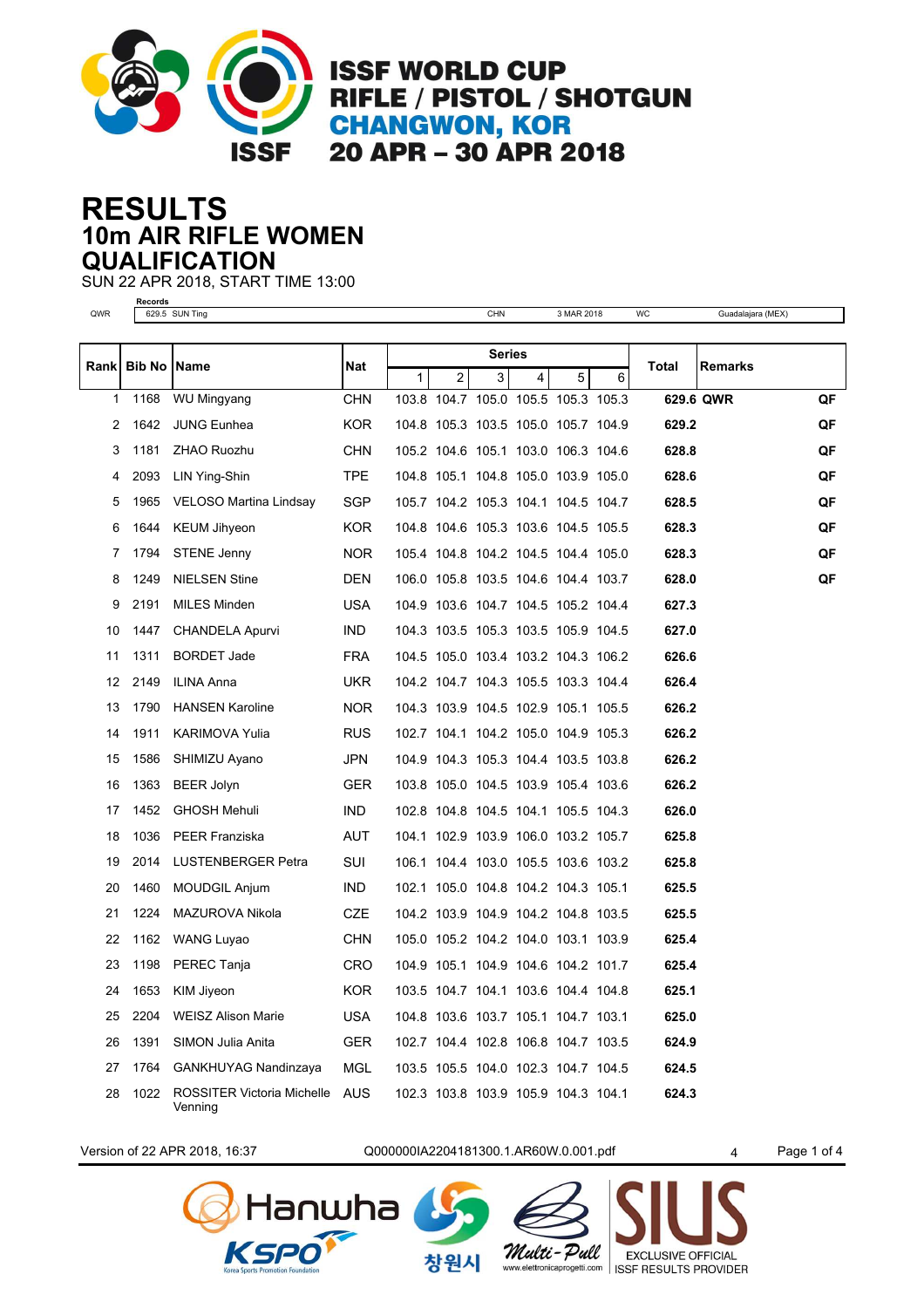| Rank |      | <b>Bib No Name</b>          | Nat        | Series       |   |   |                                     |                |   |       | Remarks |
|------|------|-----------------------------|------------|--------------|---|---|-------------------------------------|----------------|---|-------|---------|
|      |      |                             |            | $\mathbf{1}$ | 2 | 3 | 4                                   | 5 <sup>1</sup> | 6 | Total |         |
| 29   | 1345 | <b>MCINTOSH Seonaid</b>     | GBR        |              |   |   | 103.4 105.1 102.2 104.7 105.2 103.7 |                |   | 624.3 |         |
| 30   | 1778 | <b>MULDER Mandy</b>         | <b>NED</b> |              |   |   | 103.0 103.8 102.9 104.7 103.8 106.0 |                |   | 624.2 |         |
| 31   | 1426 | DARYANTI Monica             | INA.       |              |   |   | 102.3 104.2 103.6 104.9 104.2 105.0 |                |   | 624.2 |         |
| 32   | 1043 | <b>UNGERANK Nadine</b>      | AUT        |              |   |   | 104.4 104.2 103.0 103.6 104.0 104.8 |                |   | 624.0 |         |
| 33   | 1556 | <b>ZUBLASING Petra</b>      | ITA.       |              |   |   | 102.9 104.9 104.3 104.3 104.4 103.0 |                |   | 623.8 |         |
| 34   | 1034 | <b>HOFMANN Olivia</b>       | AUT        |              |   |   | 104.8 105.6 101.8 103.0 104.4 103.9 |                |   | 623.5 |         |
| 35   | 1498 | <b>HASHEMI Zahra</b>        | IRI        |              |   |   | 104.5 103.7 105.3 101.6 103.7 104.5 |                |   | 623.3 |         |
| 36   | 1953 | NEO Tessa                   | SGP        |              |   |   | 102.9 104.0 103.8 105.5 103.0 104.1 |                |   | 623.3 |         |
| 37   | 1995 | ARSOVIC Andrea              | <b>SRB</b> |              |   |   | 103.5 102.8 104.2 104.8 103.5 104.2 |                |   | 623.0 |         |
| 38   | 1936 | VDOVINA Daria               | <b>RUS</b> |              |   |   | 102.4 102.8 104.7 104.5 104.6 104.0 |                |   | 623.0 |         |
| 39   | 1369 | ERSTFELD Jana               | <b>GER</b> |              |   |   | 105.7 103.2 103.9 102.3 103.5 104.2 |                |   | 622.8 |         |
| 40   | 2009 | <b>CHRISTEN Nina</b>        | SUI        |              |   |   | 104.2 103.4 104.2 103.3 103.8 103.9 |                |   | 622.8 |         |
| 41   | 2043 | <b>JOHANSSON Lotten</b>     | SWE        |              |   |   | 101.2 104.3 105.5 104.3 103.7 103.8 |                |   | 622.8 |         |
| 42   | 1857 | KOMOROWSKA Katarzyna        | <b>POL</b> |              |   |   | 103.1 101.3 104.0 105.9 104.9 103.4 |                |   | 622.6 |         |
| 43   | 1761 | CHULUUNBADRAKH<br>Narantuya | <b>MGL</b> |              |   |   | 104.5 103.9 104.4 100.8 104.2 104.7 |                |   | 622.5 |         |
| 44   | 1236 | VOGNAROVA Gabriela          | CZE        |              |   |   | 103.4 103.4 103.6 104.5 104.2 103.4 |                |   | 622.5 |         |
| 45   | 1573 | KONOMOTO Maki               | JPN        |              |   |   | 103.3 104.4 103.2 104.7 103.0 103.8 |                |   | 622.4 |         |
| 46   | 1862 | <b>STANKIEWICZ Aneta</b>    | POL.       |              |   |   | 102.8 103.0 103.7 105.0 104.6 103.1 |                |   | 622.2 |         |
| 47   | 1246 | <b>IBSEN Rikke Maeng</b>    | DEN        |              |   |   | 102.6 104.2 103.3 103.6 103.4 105.0 |                |   | 622.1 |         |
| 48   | 1487 | AHMADI Elaheh               | IRI        |              |   |   | 102.4 103.6 103.9 104.6 103.8 103.8 |                |   | 622.1 |         |
| 49   | 1883 | COMAN Laura-Georgeta        | ROU        |              |   |   | 105.7 104.0 103.3 101.1 104.5 103.5 |                |   | 622.1 |         |
| 50   | 2150 | <b>KALNYSH Natallia</b>     | UKR.       |              |   |   | 103.1 105.0 102.2 103.1 104.4 104.2 |                |   | 622.0 |         |
| 51   | 1553 | <b>SENA Sabrina</b>         | ITA.       |              |   |   | 104.9 103.4 104.0 102.1 103.4 104.2 |                |   | 622.0 |         |
| 52   | 1216 | <b>BRABCOVA Aneta</b>       | CZE        |              |   |   | 102.5 103.6 104.5 103.4 103.4 104.5 |                |   | 621.9 |         |
| 53   | 1887 | <b>TUDOSE Roxana</b>        | <b>ROU</b> |              |   |   | 103.6 103.1 104.7 104.4 103.0 103.0 |                |   | 621.8 |         |
| 54   | 1898 | <b>BOLDINOVA Daria</b>      | <b>RUS</b> |              |   |   | 102.5 103.9 103.3 104.4 104.9 102.8 |                |   | 621.8 |         |
| 55   | 1197 | PEJCIC Snjezana             | CRO        |              |   |   | 102.2 103.5 105.7 102.4 103.7 104.2 |                |   | 621.7 |         |
| 56   | 2049 | NORMANN Anna                | <b>SWE</b> |              |   |   | 102.6 103.0 103.6 102.4 104.8 105.2 |                |   | 621.6 |         |
| 57   | 1287 | <b>HYRKAS Emmi</b>          | <b>FIN</b> |              |   |   | 103.0 104.3 104.2 103.4 104.7 102.0 |                |   | 621.6 |         |
| 58   | 2042 | <b>JOHANSSON Isabelle</b>   | SWE        |              |   |   | 102.0 104.0 104.1 102.1 105.0 103.4 |                |   | 620.6 |         |
| 59   | 2023 | DEMJEN PESKOVA Daniela      | <b>SVK</b> |              |   |   | 102.9 104.4 103.5 102.4 104.8 102.5 |                |   | 620.5 |         |
| 60   | 1524 | <b>ENGLER Tal</b>           | <b>ISR</b> |              |   |   | 103.7 103.9 102.8 103.1 104.1 102.8 |                |   | 620.4 |         |
| 61   | 1850 | <b>BOGACKA Sylwia</b>       | <b>POL</b> |              |   |   | 103.5 103.3 105.2 102.6 102.3 103.3 |                |   | 620.2 |         |
| 62   | 1200 | ZELJKOVIC Marta             | CRO        |              |   |   | 104.1 103.6 104.8 102.7 102.2 102.8 |                |   | 620.2 |         |
| 63   | 2026 | HYBLEROVA Jana              | <b>SVK</b> |              |   |   | 102.1 103.0 103.4 105.1 103.1 103.0 |                |   | 619.7 |         |
| 64   | 1950 | HO Xiu Yi                   | SGP        |              |   |   | 103.8 104.0 102.2 103.8 103.3 102.5 |                |   | 619.6 |         |
| 65   | 1087 | MARTYNOVA Maria             | BLR        |              |   |   | 102.5 103.9 102.9 103.4 101.7 104.8 |                |   | 619.2 |         |
| 66   | 1974 | DVORSAK Ziva                | <b>SLO</b> |              |   |   | 102.4 103.7 103.9 101.0 103.3 104.8 |                |   | 619.1 |         |
| 67   | 2121 | KOCA Seymanur               | TUR        |              |   |   | 103.3 102.3 105.0 102.8 102.1 103.6 |                |   | 619.1 |         |
| 68   | 2201 | <b>THRASHER Virginia</b>    | USA        |              |   |   | 103.2 103.1 103.2 102.4 102.5 104.3 |                |   | 618.7 |         |
|      |      |                             |            |              |   |   |                                     |                |   |       |         |



Version of 22 APR 2018, 16:37 Q000000IA2204181300.1.AR60W.0.001.pdf 4 Page 2 of 4

Multi-Pull

**Multi - Pull** EXCLUSIVE OFFICIAL<br>www.elettronicaprogetti.com ISSF RESULTS PROVIDER

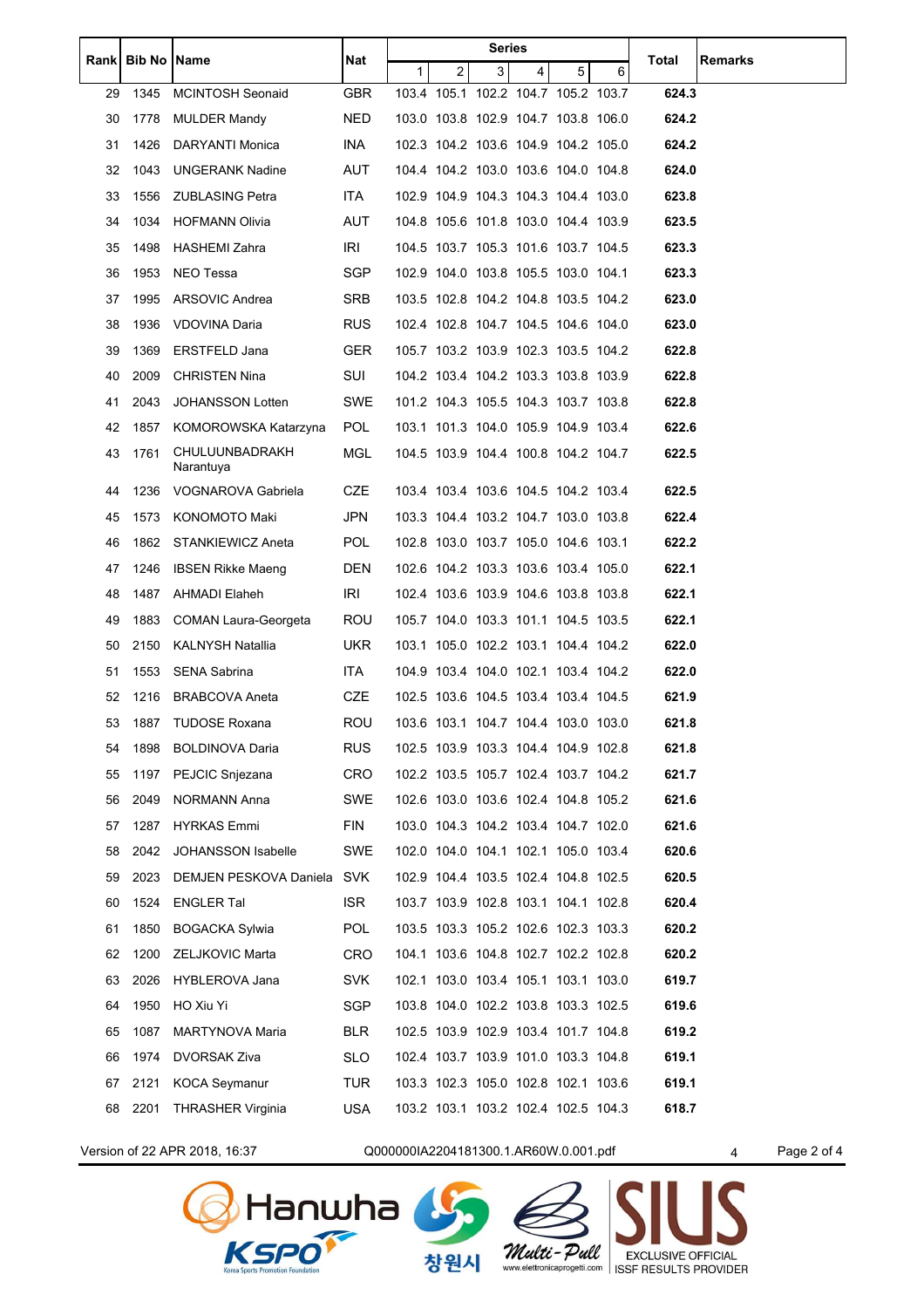|     |             | <b>Name</b>                                    | Nat        |      |                   | Series |                                     |                  | Total |         |            |
|-----|-------------|------------------------------------------------|------------|------|-------------------|--------|-------------------------------------|------------------|-------|---------|------------|
|     | Rank Bib No |                                                |            | 1    | 2                 | 3      | $\overline{4}$                      | 5 <sup>1</sup>   | 6     |         | Remarks    |
| 69  | 2008        | <b>BRUEHLMANN Andrea</b>                       | SUI        |      |                   |        | 102.8 103.8 104.0 103.8 103.6 100.4 |                  |       | 618.4   |            |
| 70  | 1321        | GOMEZ Judith                                   | FRA        |      |                   |        | 103.0 104.0 104.1 101.7 102.1 103.2 |                  |       | 618.1   |            |
| 71  | 1502        | KHEDMATI Najmeh                                | IRI        |      |                   |        | 103.0 103.6 102.9 102.5 101.6 104.4 |                  |       | 618.0   |            |
| 72  | 2214        | IWAKI Ai                                       | VIE.       |      |                   |        | 103.1 103.0 104.5 103.7 102.0 101.5 |                  |       | 617.8   |            |
| 73  |             | 2154 LESKIV Lessia                             | UKR.       |      |                   |        | 102.4 102.2 104.2 104.2 103.7 100.9 |                  |       | 617.6   |            |
| 74  | 2067        | KASEMKIATTHAI Nawinda                          | THA        |      |                   |        | 103.9 102.1 102.7 102.0 103.8 103.0 |                  |       | 617.5   |            |
| 75  | 1436        | TOYYIBA Vidya Rafika<br>Rahmatan               | INA        |      |                   |        | 99.3 104.2 101.2 105.4 103.6 103.7  |                  |       | 617.4   |            |
| 76  | 1413        | <b>GASPAR Lalita</b>                           | HUN        |      |                   |        | 101.1 102.8 102.8 103.5 104.3 102.9 |                  |       | 617.4   |            |
| 77  | 1767        | <b>OYUNBAT Esugen</b>                          | MGL        |      |                   |        | 101.4 103.3 104.2 104.7 103.2 100.1 |                  |       | 616.9   |            |
| 78  | 1714        | ARZOUQI Maryam                                 | <b>KUW</b> |      |                   |        | 104.2 102.1 102.9 102.8 101.7 102.5 |                  |       | 616.2   |            |
| 79  | 1127        | ZVISKOVA Tanya                                 | BUL.       |      |                   |        | 99.7 101.3 103.8 101.4 103.7 105.6  |                  |       | 615.5   |            |
| 80  | 1109        | ALDOSERI Noof                                  | <b>BRN</b> |      |                   |        | 102.9 103.1 101.8 102.3 103.4 101.7 |                  |       | 615.2   |            |
| 81  | 1258        | HASHAD Shimaa                                  | EGY        |      |                   |        | 101.8 102.5 101.3 103.9 102.3 103.3 |                  |       | 615.1   |            |
| 82  | 1549        | NARDELLI Elania                                | ITA.       |      |                   |        | 91.4 104.0 105.6 105.1 104.6 103.5  |                  |       | 614.2 A |            |
| 83  | 1780        | SMEETS Pea H M                                 | NED.       |      |                   |        | 102.8 100.7 103.0 100.7 103.9 102.7 |                  |       | 613.8   |            |
| 84  | 1259        | <b>HOSNY Dina</b>                              | EGY        |      |                   |        | 99.7 101.1 103.9 103.2 101.0 104.1  |                  |       | 613.0   |            |
| 85  | 1427        | DEWI Fidela Puspa                              | INA.       |      |                   |        | 102.0 100.5 101.3 102.6 102.4 104.1 |                  |       | 612.9   |            |
| 86  | 1577        | NAKAGUCHI Haruka                               | JPN        |      |                   |        | 100.0 101.3 103.3 103.4 102.7 101.9 |                  |       | 612.6   |            |
| 87  | 2068        | <b>KHONGNIL Sirijit</b>                        | THA        |      |                   |        | 99.8 100.7 102.6 103.8 103.0 102.2  |                  |       | 612.1   |            |
| 88  | 1300        | <b>VILJANEN Henna</b>                          | <b>FIN</b> |      |                   |        | 103.0 101.6 101.7 101.5 102.2 101.7 |                  |       | 611.7   |            |
| 89  | 1779        | <b>SMEETS Manon</b>                            | NED        |      |                   |        | 103.1 100.9 101.1 102.0 102.3 102.1 |                  |       | 611.5   |            |
| 90  | 1116        | RAHMA Hanan                                    | <b>BRN</b> |      |                   |        | 100.2 104.0 100.6 103.5 100.4 102.7 |                  |       | 611.4   |            |
| 91  | 1607        | MALINOVSKAYA Alexandra                         | KAZ.       |      |                   |        | 100.2 101.2 102.2 101.1 103.1 103.4 |                  |       | 611.2   |            |
| 92  | 1279        | VORONOVA Anzela                                | EST        |      | 101.6 102.8 103.1 |        |                                     | 99.6 101.4 102.3 |       | 610.8   |            |
| 93  | 1604        | <b>KALININA Darya</b>                          | <b>KAZ</b> |      |                   |        | 99.2 101.7 102.5 102.0 103.4 101.7  |                  |       | 610.5   |            |
| 94  | 1753        | RAHIM RAJA Shahera                             | <b>MAS</b> |      |                   |        | 100.8 101.6 101.9 100.1 102.0 103.5 |                  |       | 609.9   |            |
| 95  | 1078        | <b>KUNZANG Lenchu</b>                          | <b>BHU</b> |      |                   |        | 99.7 101.1 104.4 101.3 103.4 100.0  |                  |       | 609.9   |            |
| 96  | 1820        | AL TARSHI Amina                                | <b>OMA</b> |      |                   |        | 103.5 99.9 101.4 103.7 100.5 99.8   |                  |       | 608.8   |            |
| 97  | 1814        | AL HASANI Siham                                | <b>OMA</b> |      |                   |        | 98.1 101.9 101.9 100.9 100.9 103.6  |                  |       | 607.3   |            |
| 98  | 2211        | DUONG Thi My Phuong                            | <b>VIE</b> |      |                   |        | 98.9 100.7 100.1 101.7              | 97.7             | 96.7  | 595.8   |            |
| 99  | 1062        | <b>HAMID Amira</b>                             | BAN        |      |                   |        | 99.1 101.7 97.7 101.1 100.3         |                  | 95.4  | 595.3   |            |
| 100 | 1811        | AL BALUSHI Zahra                               | OMA        | 97.7 | 96.4              | 98.4   |                                     | 99.5 100.5 101.4 |       | 593.9   |            |
|     | 1110        | ALDOSERI Safa                                  | <b>BRN</b> |      |                   |        |                                     |                  |       |         | <b>DNS</b> |
|     | 2136        | ALMAAZMI Latifa Yaqoub<br><b>Mohamed Murad</b> | <b>UAE</b> |      |                   |        |                                     |                  |       |         | <b>DNS</b> |
|     | 1750        | MOHAMED TAIBI Nur Suryani MAS                  |            |      |                   |        |                                     |                  |       |         | <b>DNS</b> |

Version of 22 APR 2018, 16:37

**&** Hanwha<br>Kspor

Q000000IA2204181300.1.AR60W.0.001.pdf

Page 3 of 4





**BAEC** 

 $\overline{4}$